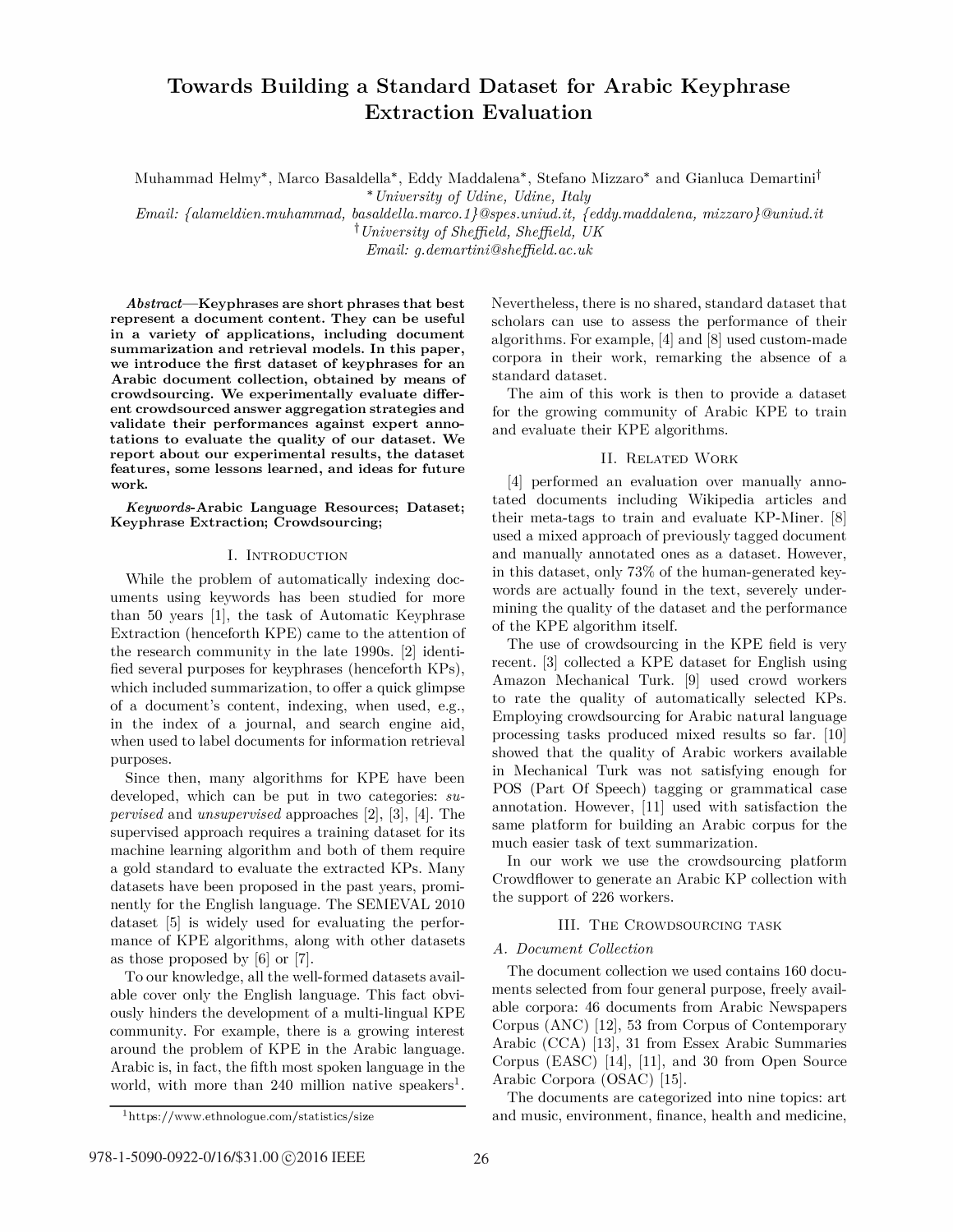Table I: Examples of Arabic words and their lemmatized forms

| .<br>Word                                          | Meaning                                                              | Lemma                                 | Meaning                                                   |
|----------------------------------------------------|----------------------------------------------------------------------|---------------------------------------|-----------------------------------------------------------|
| مدرستنا<br>المدرسون<br>الدارسون<br>دروس<br>دراستهم | Our School<br>The Teachers<br>The Students<br>Lessons<br>Their Study | مدرسة<br>مدرس<br>دارس<br>درس<br>دراسة | A School<br>A Teacher<br>A Student<br>A Lesson<br>A Study |

politics, religion, science and technology, sport, and tourism. Each category includes from 17 to 19 documents. After preprocessing the documents, by eliminating unrelated text like headers, image captions, and corpus metadata, their lengths vary between 500 and 1000 words, with a median of 735.5 words.

The analysis process requires three different forms of Arabic text for both documents and selected KPs. The first one is the original form, which is the text without processing or removing any character. The second one, called "pure form", includes only Arabic alphabet and numbers. In other words, "pure" KPs are the selected phrases with Arabic diacritic signs and non-Arabic characters removed.

For a more in-depth analysis, we extracted the root form of the words, i.e. we removed any information about gender, number, pronouns, etc. attached to the word. Usually, for the English language, a stemming algorithm is used to perform this task. In Arabic, however, stemming is much less effective than in other languages, since it simply removes the derivational affixes of the word and is often not able to get its true root (stem). Thus, many words with different meanings would be reduced to the same stem.

To tackle this problem, we decided to use lemmatization and not stemming. Lemmatization, performed with the AraMorph<sup>2</sup> tool, applies vocabulary and morphological analysis on the word to get its dictionary form (lemma), resulting in a much more precise "cut" of the originally selected words. This way we could obtain a standard root form of each selection, which allowed us ultimately to merge similar selections together. Table I provides an example of such technique for a set of Arabic words. All of these words have the same Arabic stem which is ( درس, translated as "study"), but have different lemmas.

# B. Keyphrase Collection

First of all, we launched a pilot experiment on the Crowdfiower platform with 10 documents, to tune our task for the whole corpus. The results of the pilot experiment helped us to tune the experimental design for the actual Corpus Collection. We decided to use 10 workers per document, and to ask each worker to select 10 KPs, while in the pilot experiment we required just 5 KPs by 5 workers. Moreover, we adjusted the task



Figure 1: Number of lemmatized phrases selected by at least n out of 10 workers.

instructions to guide workers to not select phrases beginning with stopwords, verbs, or adjectives. Finally, each unit was discarded if the worker did not spent at least 120 seconds on the document. Each worker could read and annotate up to ten documents, i.e., could complete up to ten units. Finally, we required Crowdfiower to select only medium and highest quality workers.

#### C. Descriptive Statistics

The experiment was launched and completed by a total of 226 workers, for a mean of 7.07 documents per worker. More than 75% of the workers were based in one of four countries, namely Egypt, Algeria, Saudi Arabia and Tunisia. Only 2.2% of the workers came from countries where Arabic is not an official language, i.e., Germany, Indonesia, Netherlands, France, and Turkey. The time spent reading a document had an average of 302 seconds (5 minutes) and a median of 222 seconds (less than 4 minutes). We collected a total of 10'646 distinct KPs. Figure 1 shows the frequency of the lemmatized phrases, when selected by at least  $n$  workers. It is noteworthy that some phrases, when lemmatized, have a frequency higher than 20.

# IV. THE ARABIC KEYPHRASE COLLECTION

# A. Selecting High Quality Keyphrases

Taking all the data as is makes the average number of KPs dramatically high. For example, the SEMEVAL 2010 collection provides an average of only 14.81 KP per document, while if we took all the crowd collected phrases without any kind of filtering, we would end up with a big low-quality dataset including badly selected text, invalid KPs such as stopwords, verbs, etc.

To generate a high-quality collection, we reduced the total number of KPs using selection criteria. Considering only pure KPs (i.e., without diacritics and forbidden symbols) leads to a lower total number of 10'602; if we further apply lemmatization we obtain

<sup>2</sup>http://www.nongnu.org/aramorph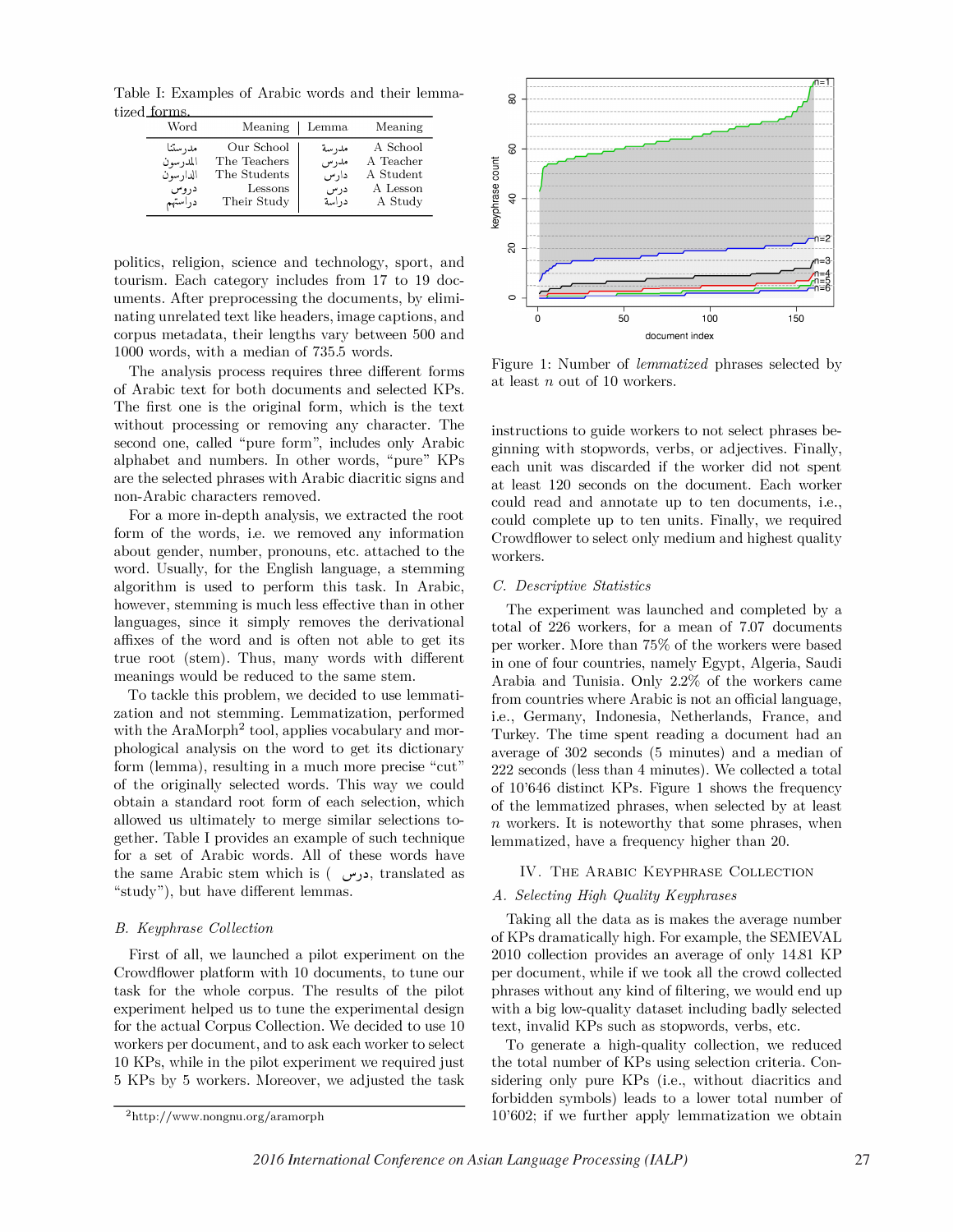Table II: Number of KPs which have been selected by at least  $n$  crowd workers for each document.

| $n$ Worker                  | Median               | Mean         | Min          | Max            |
|-----------------------------|----------------------|--------------|--------------|----------------|
| 2:<br>4:                    | 18<br>$\overline{4}$ | 17.8<br>4.1  | 10           | 24<br>10       |
| 6:                          | 1                    | 1.5          | $\mathbf{0}$ | 4              |
| 8:<br>10:                   | $\theta$<br>0        | 0.5<br>0.1   | O            | $\overline{2}$ |
| Linguistic cut:<br>SEMEVAL: | 15<br>14             | 15.5<br>15.1 | 15<br>8      | 19<br>37       |

10'286, for an average of 64.2 lemmatized phrases per document. To improve the collection quality, we adopted two additional selection approaches:

- Frequentist: we order KPs by the number of times that they have been selected by workers, then we discard all the KPs that have not been selected at least twice.
- *Linguistic*: we build a language model and sort the KPs using that model; then, we keep the best 15 ranked phrases per document and discard the others. Note that we keep all phrases that are at the  $15<sup>th</sup>$  position of the raking, so the actual number of KPs per document will be variable.

Looking at Figure 1, we can see that almost any document has at least 15 KPs selected by at least two workers and a phrase that has been selected by at least 5 workers. Table II offers a more detailed analysis of these data. We see that some documents will have very high-quality KPs, as they were selected by at least 8 workers. Table II also shows that the number of KPs selected by at least  $n \geq 2$  workers are pretty similar to the SEMEVAL 2010 dataset.

The linguistic approach deals with phrases which are substrings of other KPs. We built a language model (LM) for each document for a total of 160 LMs. The corpus of each LM consisted in the set of the crowd-assigned KPs and its features are the ngrams (with  $n = 1...5$ ) generated by these KPs. For each LM, we calculated the sum of the columns of the relative frequency table, obtaining a score for each feature, which was dependent from how many times that feature occurred as a (or as part of a) worker selected KP. Then, we excluded the features which were not crowd-assigned KPs, and ranked them by score, obtaining our final linguistic ranking.

The difference between the two approaches is that the language model favors conceptually similar phrases. For example, suppose we have three phrases selected from a document: "computer science teacher", "science teacher" and a completely unrelated word, which is most probably an error, e.g., "foo". Assuming that the first word has been selected three times, while the second and the third one have been selected once, "science teacher" and "foo" have exactly the same score and will be discarded by the frequentist model. The language model, instead, is able to say that "science teacher" is similar to a more frequent

KP, pushing it higher in the ranking.

Obviously, each model has its pros and cons; the LM may promote phrases which are actually not important, while the frequentist model may suffer from worker error. Nevertheless, we claim that they are both good ways of ranking worker selected KPs, so we release both rankings in the final dataset.

# B. Data Validation

To validate our approaches, we selected a subset of 56 documents from the corpus and had an expert (an Arabic native speaker doing a PhD on KPE) manually assess the quality of the KPs that the crowd selected. The expert was shown the KPs in random order to avoid any bias.

Since we have ranked KPs, it is natural to use classical "top-heavy" ranking metrics, well studied in the IR community. In particular we use the classical ones: Average Precision (AP) and Mean AP (MAP), as well as MAP@5, MAP@lO, and MAP@15 to show the quality of the first ranked KPs. Indeed, we show boxplots of AP values (Le., a representation of the distribution of AP values over the various documents - one dot, one document) to see the variability over documents.

Figure 2 shows that, for all documents and for both linguistic and frequentist approaches, AP@5 and AP@lO values are very high: median values are around 0.9 or higher. AP@15 values are similarly high. MAP@5, MAP@10, and MAP@15 (i.e., the mean AP values, represented as red dots in the figure), are all above 0.8. This means that the sets of the first 5, 10, or 15 KPs in both ranks (Le., linguistic and frequentist) are very good and sometimes almost perfect. The leftmost boxplot pair in figure shows that AP and MAP values are slightly lower but still well above 0.6: although some of the KPs are not good ones according to our expert, even when using all of them we get a reasonable quality.

We are confident that, when compared with the quality of the other similar KP datasets in the literature, our dataset is at least as reliable. For example, the authors of the SEMEVAL 2010 dataset recognize that only 85% and 81% of their reader- and authorassigned KPs, actually appear in the text and, in contrast to our approach, they simply trust that their readers assigned correct KPs, without using expert knowledge like we do.

# C. Applying a Baseline KPE System on the Dataset

Various KPE systems employ TF-IDF as a numerical and statistical method to extract and rank KPs to measure the importance of keywords to a document in a dataset or corpus  $[4]$ ,  $[3]$ ,  $[7]$ . Therefore, an Arabic TF-IDF based testbed system was implemented as a baseline KPE to evaluate the quality of the dataset KPs and assess workers performance.

For each document, two lists of words have been generated. The first list contains words of all KPs